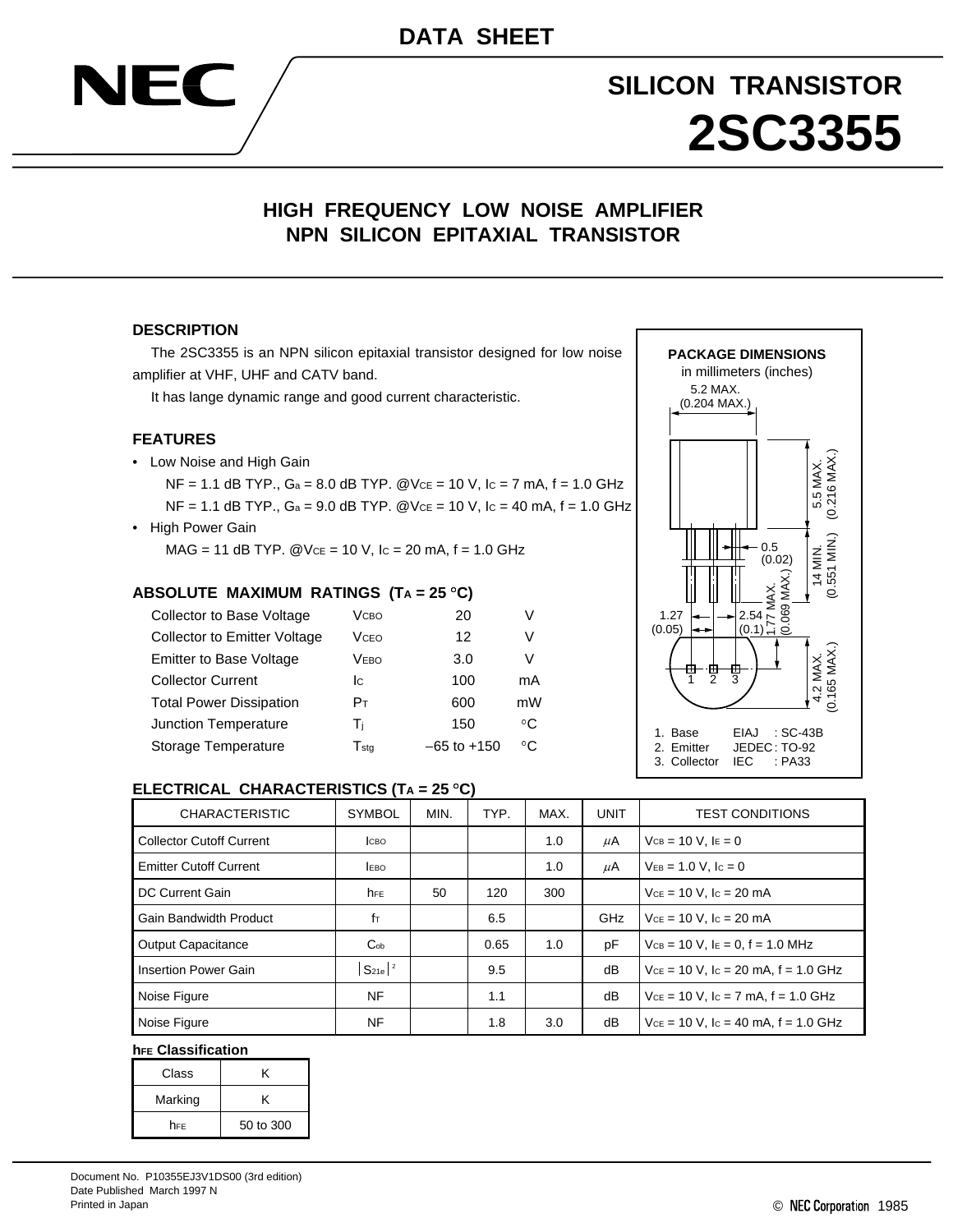# **TYPICAL CHARACTERISTICS (TA = 25 C)**





0.5 1 5 10 50











 $^{10}$   $^{10}$ <br>0.5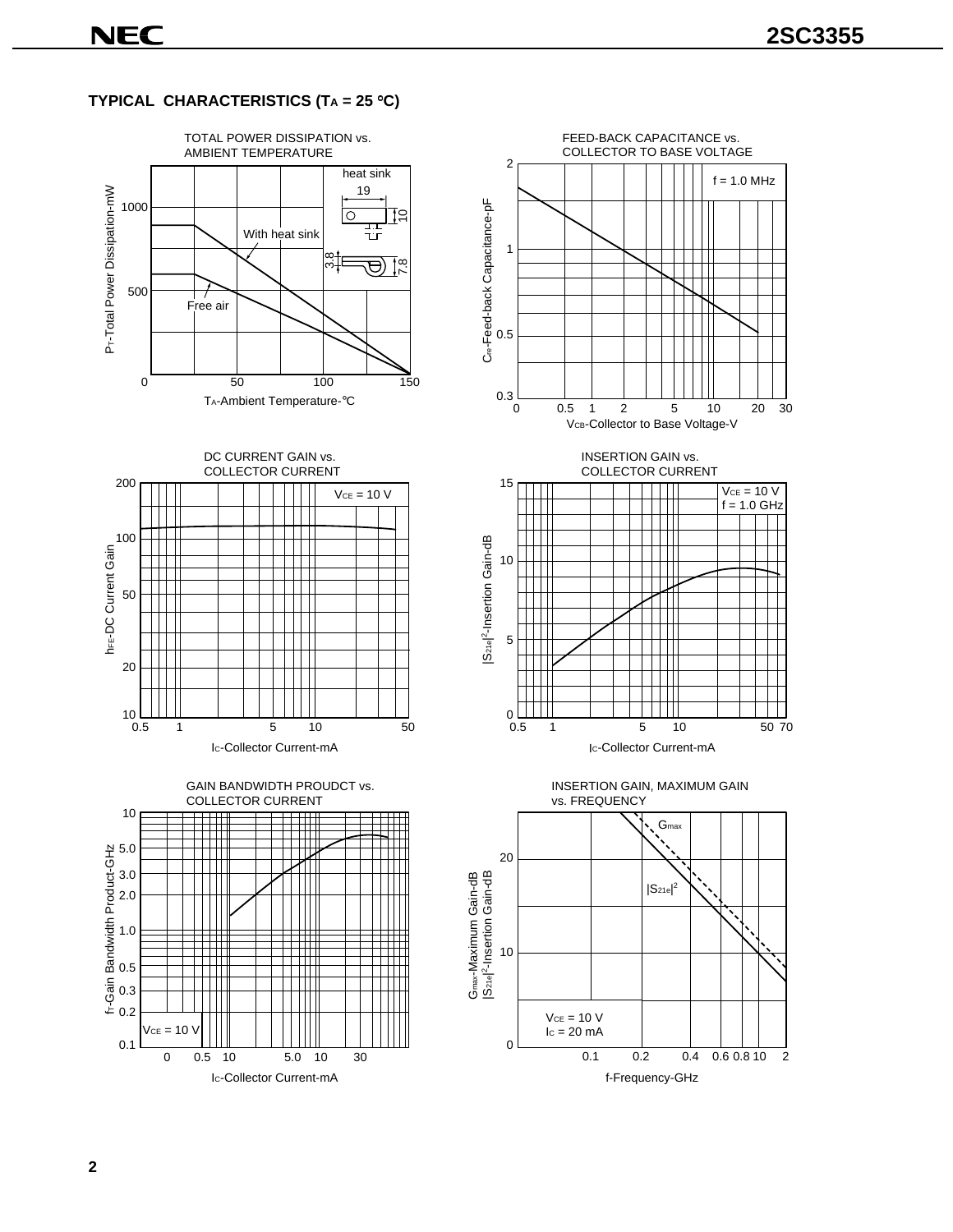



### **S-PARAMETER**

| f(MHz) | S <sub>11</sub> | $\angle$ S <sub>11</sub> | $S_{21}$ | $\angle$ S <sub>21</sub> | S <sub>12</sub> | $\angle$ S <sub>12</sub> | $S_{22}$ | $\angle$ S <sub>22</sub> |
|--------|-----------------|--------------------------|----------|--------------------------|-----------------|--------------------------|----------|--------------------------|
| 200    | 0.173           | $-80.3$                  | 13.652   | 103.4                    | 0.041           | 73.8                     | 0.453    | $-21.8$                  |
| 400    | 0.054           | $-77.0$                  | 7.217    | 85.1                     | 0.066           | 71.2                     | 0.427    | $-26.0$                  |
| 600    | 0.013           | $-57.9$                  | 4.936    | 74.0                     | 0.113           | 69.3                     | 0.428    | $-30.8$                  |
| 800    | 0.028           | 81.8                     | 3.761    | 62.3                     | 0.144           | 67.0                     | 0.414    | $-37.2$                  |
| 1000   | 0.062           | 82.2                     | 3.094    | 58.3                     | 0.183           | 64.7                     | 0.392    | $-43.2$                  |
| 1200   | 0.091           | 80.7                     | 2.728    | 52.9                     | 0.215           | 61.7                     | 0.377    | $-51.4$                  |
| 1400   | 0.121           | 80.2                     | 2.321    | 44.9                     | 0.240           | 58.7                     | 0.359    | $-58.3$                  |
| 1600   | 0.148           | 80.1                     | 2.183    | 36.4                     | 0.288           | 50.7                     | 0.354    | $-67.2$                  |
| 1800   | 0.171           | 80.0                     | 1.892    | 30.2                     | 0.305           | 46.8                     | 0.345    | $-80.0$                  |
| 2000   | 0.207           | 79.9                     | 1.814    | 21.4                     | 0.344           | 39.1                     | 0.344    | $-90.4$                  |

$$
Vce = 10 V
$$
,  $lc = 40 mA$ ,  $Zo = 50 \Omega$ 

| f (MHz) | S <sub>11</sub> | $\angle$ S <sub>11</sub> | $S_{21}$ | $\angle$ S <sub>21</sub> | S <sub>12</sub> | $\angle$ S <sub>12</sub> | $S_{22}$ | $\angle$ S <sub>22</sub> |
|---------|-----------------|--------------------------|----------|--------------------------|-----------------|--------------------------|----------|--------------------------|
| 200     | 0.011           | $-60.1$                  | 13.76    | 105.4                    | 0.040           | $-73.3$                  | 0.421    | $-17.5$                  |
| 400     | 0.028           | $-42.9$                  | 7.338    | 82.9                     | 0.069           | 66.7                     | 0.416    | $-22.8$                  |
| 600     | 0.027           | 25.1                     | 4.996    | 72.7                     | 0.114           | 69.4                     | 0.414    | $-28.7$                  |
| 800     | 0.043           | 65.7                     | 3.801    | 61.9                     | 0.144           | 67.8                     | 0.406    | $-35.7$                  |
| 1000    | 0.074           | 75.1                     | 3.134    | 57.6                     | 0.183           | 63.4                     | 0.386    | $-41.8$                  |
| 1200    | 0.098           | 75.6                     | 2.759    | 52.4                     | 0.221           | 62.1                     | 0.373    | $-49.8$                  |
| 1400    | 0.120           | 74.1                     | 2.351    | 44.4                     | 0.247           | 55.7                     | 0.356    | $-56.3$                  |
| 1600    | 0.146           | 75.8                     | 2.203    | 36.0                     | 0.291           | 49.6                     | 0.347    | $-66.6$                  |
| 1800    | 0.171           | 77.2                     | 1.910    | 29.9                     | 0.299           | 46.0                     | 0.342    | $-78.8$                  |
| 2000    | 0.205           | 78.0                     | 1.825    | 21.3                     | 0.344           | 39.4                     | 0.335    | $-89.6$                  |
|         |                 |                          |          |                          |                 |                          |          |                          |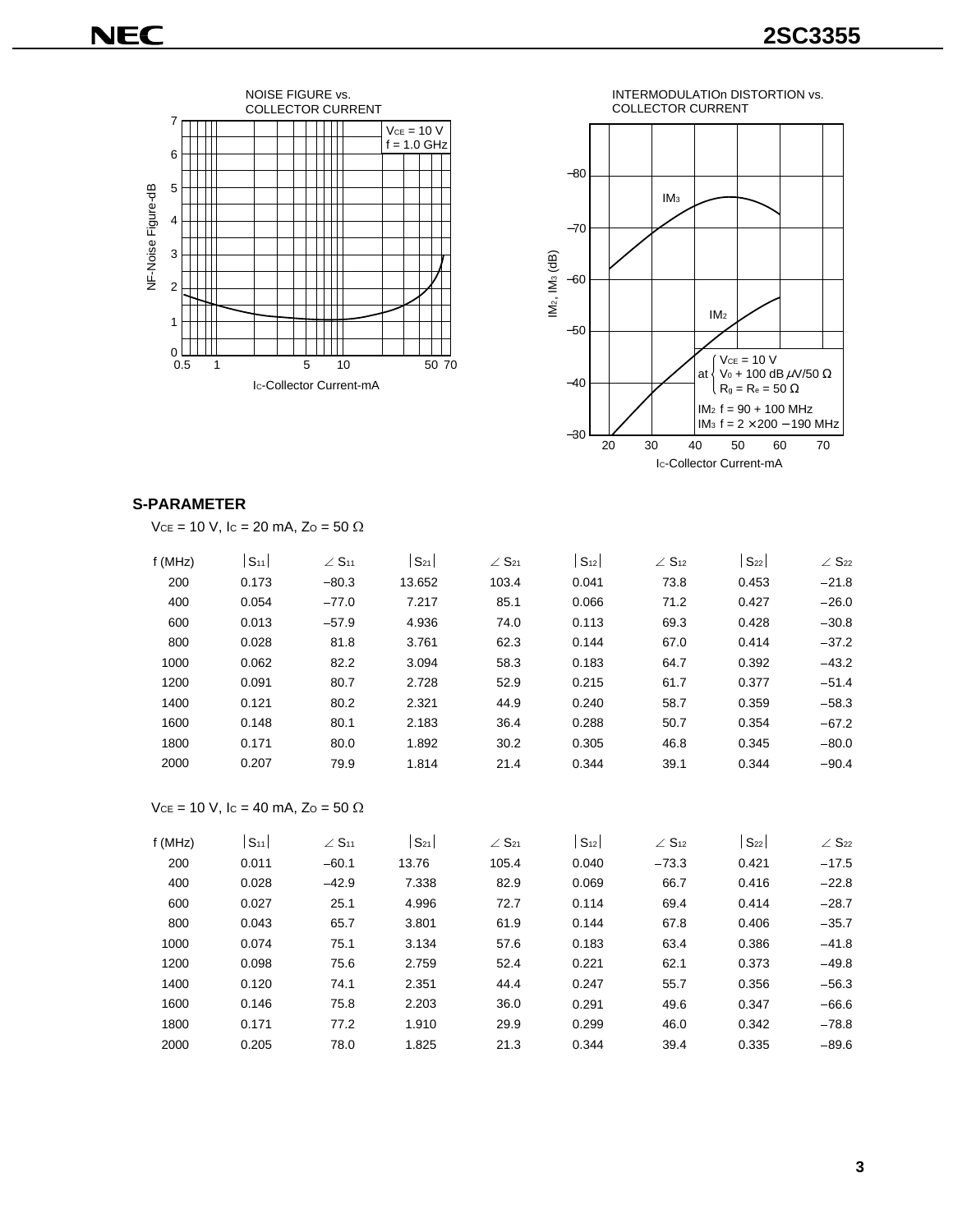# **NEC**

## **S-PARAMETER**

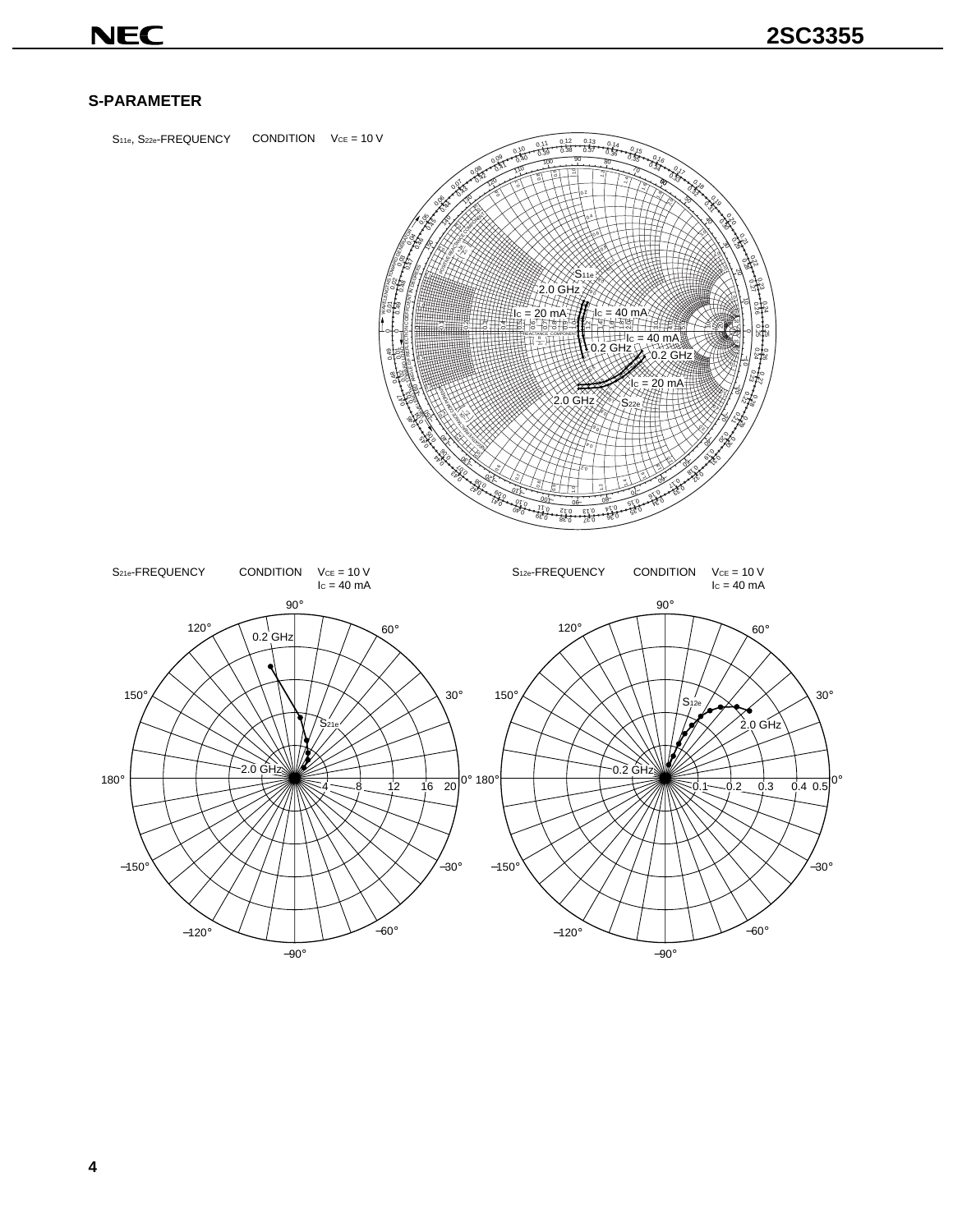$[MEMO]$ 

<u> 1980 - Jan James James Barbara, president e</u>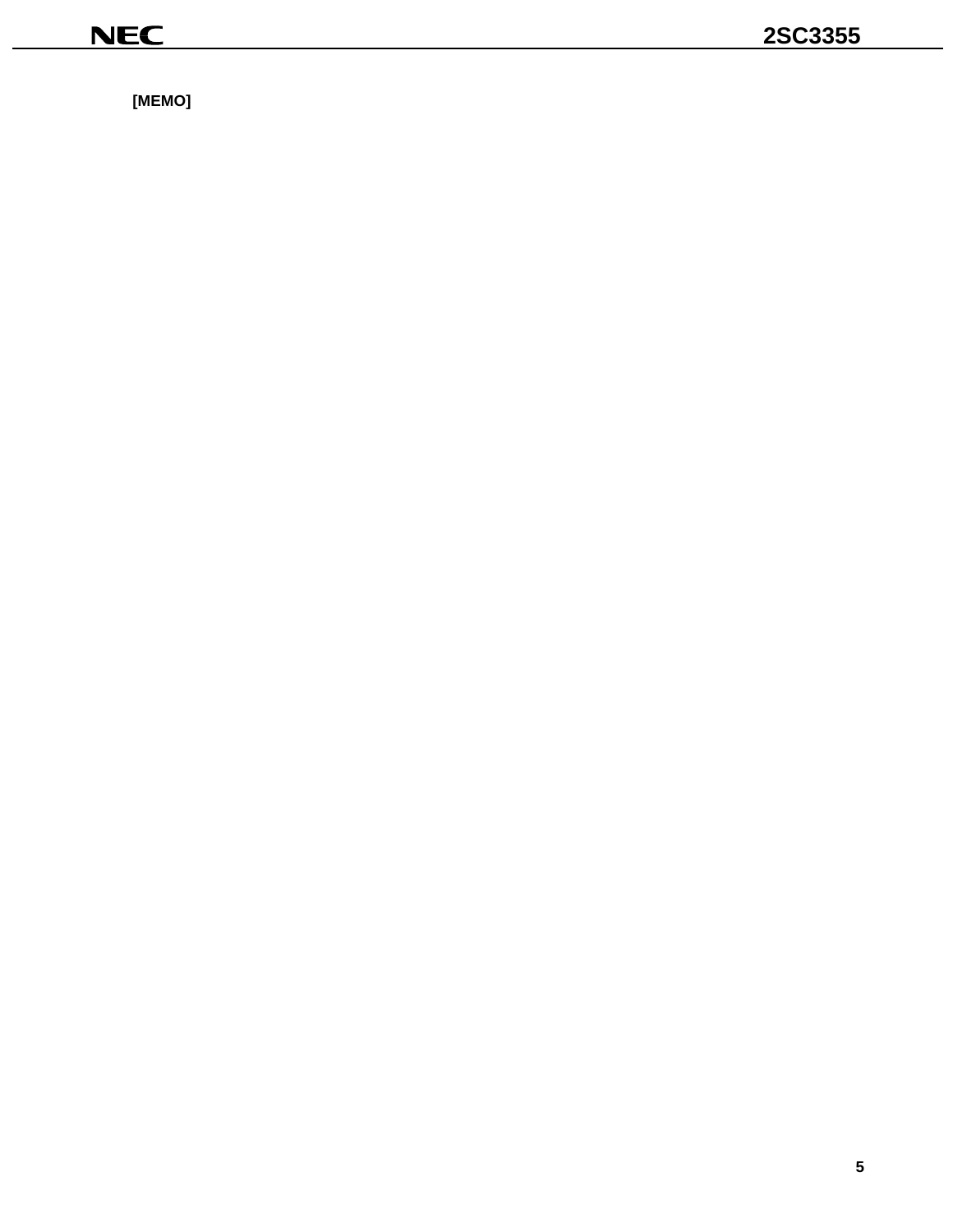$[MEMO]$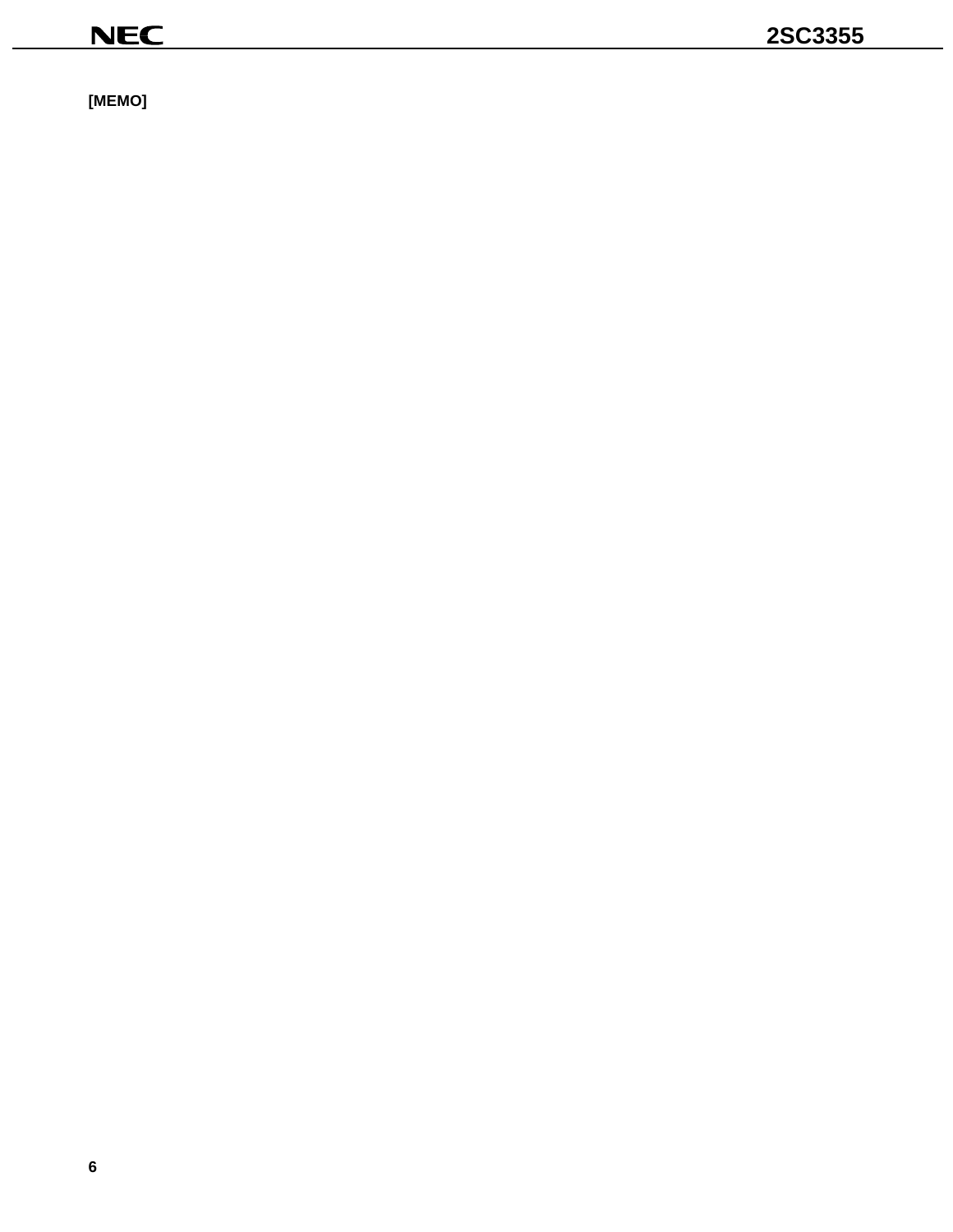$[MEMO]$